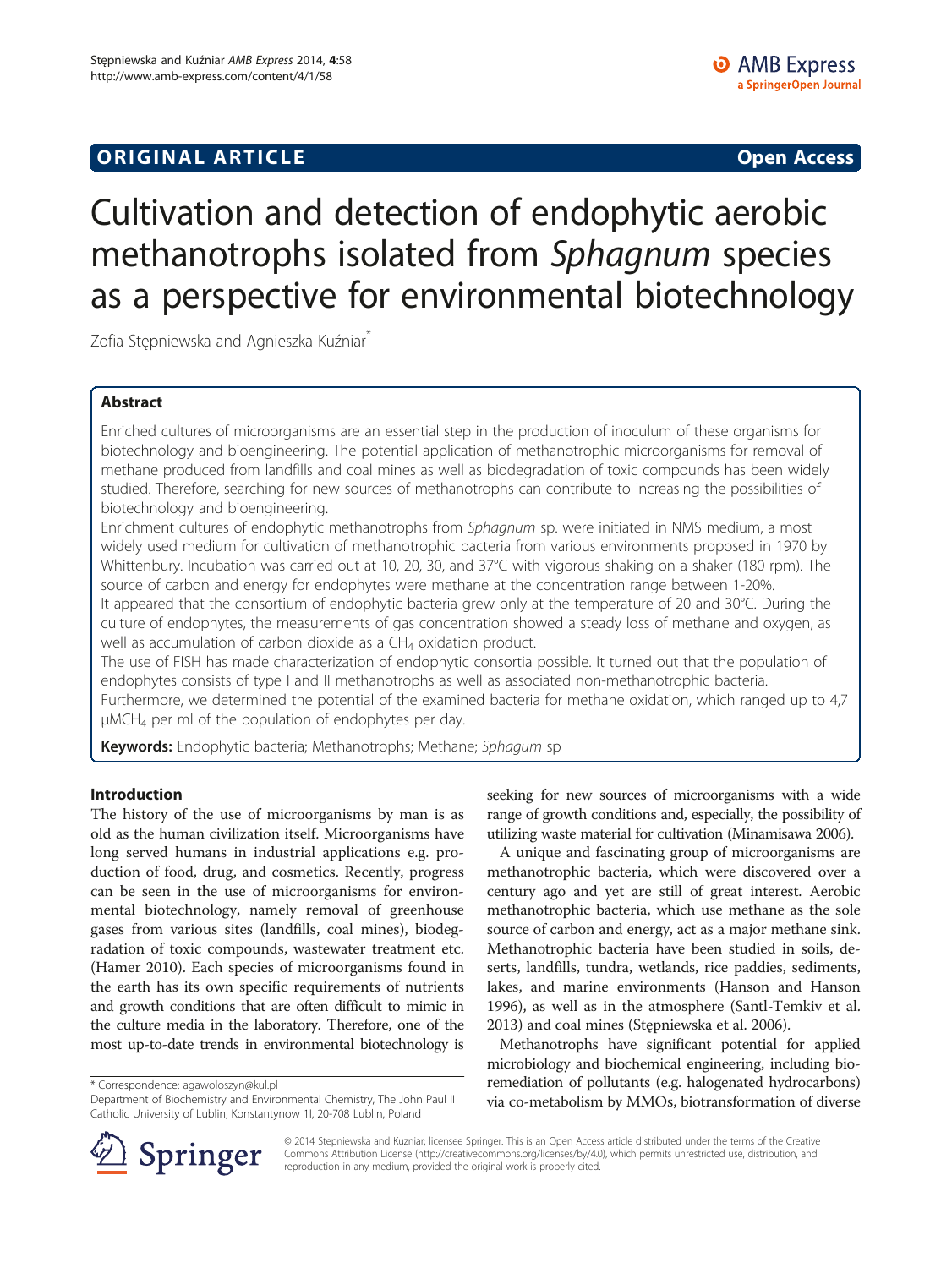organic substrates (e.g., propylene to epoxypropane, production of chiral alcohols), assimilation of methane to mitigate greenhouse effects, and production of commercially relevant compounds (e.g., single cell protein, poly-\_ hydroxybutyrate, astaxanthin). Therefore, engineering of methanotrophs is very important to their industrial applications. Recent years have seen significant progress in functional genomics and proteomics of methanotrophs (Hamer [2010;](#page-7-0) Jiang et al. [2010](#page-7-0); Trotsenko and Murrell [2008](#page-8-0)). Understanding of natural microbially mediated processes has been severely retarded by the common requirement to study microorganisms only as pure monocultures under aseptic conditions, in spite of the fact that, in all real environments, microbial strains function in a community (Hamer [2010](#page-7-0)).

Based on basic research and deep knowledge of methanotrophs, there are more possibilities to make methanotrophs become important and universal industrial microorganisms (Jiang et al. [2010\)](#page-7-0). Therefore, these studies focused on recognition of the conditions of culturing aerobic endophytic methanotrophs and their application in environmental biotechnology and bioengineering.

The aim of our present study was to investigate a new perspective of the use of Sphagnum endophytic methanotrophs in environmental biotechnology.

# Material and methods

# Plant material

Sphagnum sp. materials were selected from Moszne peatbog (the Poleski National Park, Eastern Poland). The samples of the crops were collected in September 2011 from four different sites (meadow peat soil, bog forest).

# Isolation of endophytic methanotrophs

The endophytic bacteria were isolated from young Sphagnum sp. plants. Randomly selected plants were uprooted manually and washed in running tap water. Leaf sections of 1–2 cm length were excised using a flame-sterilized scalpel. The samples were blotted dry with filter paper; next, surface sterilization of shoot and root pieces was performed with the following immersion sequence: 70% ethanol for 1 min and 3% sodium hypochlorite for 5 min. Then, they were rinsed four times with sterile water and dried in laminar flow. The cut ends of surface sterilized segments were removed with a flame-sterilized scalpel and placed in appropriate NMS solid medium, i.e. a most widely used medium for cultivation of methanotrophic bacteria from various environments proposed in 1970 by Whittenbury, with the cut surface touching the medium. Due to the volatile nature of the essential metabolic substrates used by methanotrophs  $(CH_4, O_2)$ , the cultures were grown in glass bottles with a capacity of 120 cm<sup>3</sup>, equipped with a hermetically closed cover, allowing application and collection of gases. The glass bottles were incubated for six to ten days at 30°C. The growth of methanotrophic bacteria was stimulated by supplying CH4 (10%v/v) for the cultivation. The proportion between the solid medium and gaseous culture was always 1:5. Subsequently, a single colony was transferred to  $120 \text{ cm}^3$  bottles containing liquid NMS medium and the cultures were incubated at 10°C, 20°C, and 30°C with 180 rpm shaking. Meanwhile, the concentration of bacterial cells in the suspension was determined spectrophotometrically by absorbance at 600 nm. Concurrently, methane consumption in the headspace was measured with a gas chromatograph equipped with a flame ionization detector, a thermal conductivity detector, and an electron capture detector (SIMADZU, GC 2010). Nitrogen and helium were used a carrier gas (30 mL min−1) and the injector, oven, and detector temperatures were 250°C (FID) and 150°C (TCD). The flame gases including  $H_2$  and compressed air were set at 20 and 30 mL min−1, respectively.

It has been demonstrated that in natural conditions methanotrophic bacteria cooperate with other microorganisms and their pure cultures are unstable for extended periods of time (Hoefman et al. [2010](#page-7-0)). In these studies, we investigated a consortium of whole microbial communities.

# Morphology and cell shape

The isolated population of endophytic methanotrophs (actively growing) were collected by centrifugation, connected with 0,2% phosphotungstic acid in the ratio 1:1. Then, the mixtures were transferred onto a copper grid covered with a formvar film. After drying the grid, photographs of endophytic methanotrophs were taken with the use of electron microscopy techniques (LEO 912AB) with an electron energy filter. Methylosinus trichosporium and Methylomonas methanica originating from Russian Academy of Sciences, Institute of Biochemistry and Physiology of Microorganisms were used as a positive control.

# Identification of the endophytic bacterial population DNA extraction

Total DNA was extracted from enrichment cultures where visual turbidity developed using the method described previously by Sambrook and Russell [\(2001\)](#page-7-0) with some modifications. Cells from 10 ml samples of lateexponential cultures were collected by centrifugation. The pellet was suspended in 250μl of TE buffer containing 50mM Tris–HCl (pH=8.0) and 50mM EDTA (pH=8.0). To achieve complete lysis of the cells, 1 ml of GES buffer (pH=8.0) containing 5M guanidine thiocyanate, 100mM EDTA, and 0.5% sarkosyl was added. The mixture was incubated at room temperature for 10 minutes and then "crude lysates" were cooled on ice. After addition of 125μl of ammonium acetate (7.5M), the samples were mixed and further incubated on ice. The DNA obtained was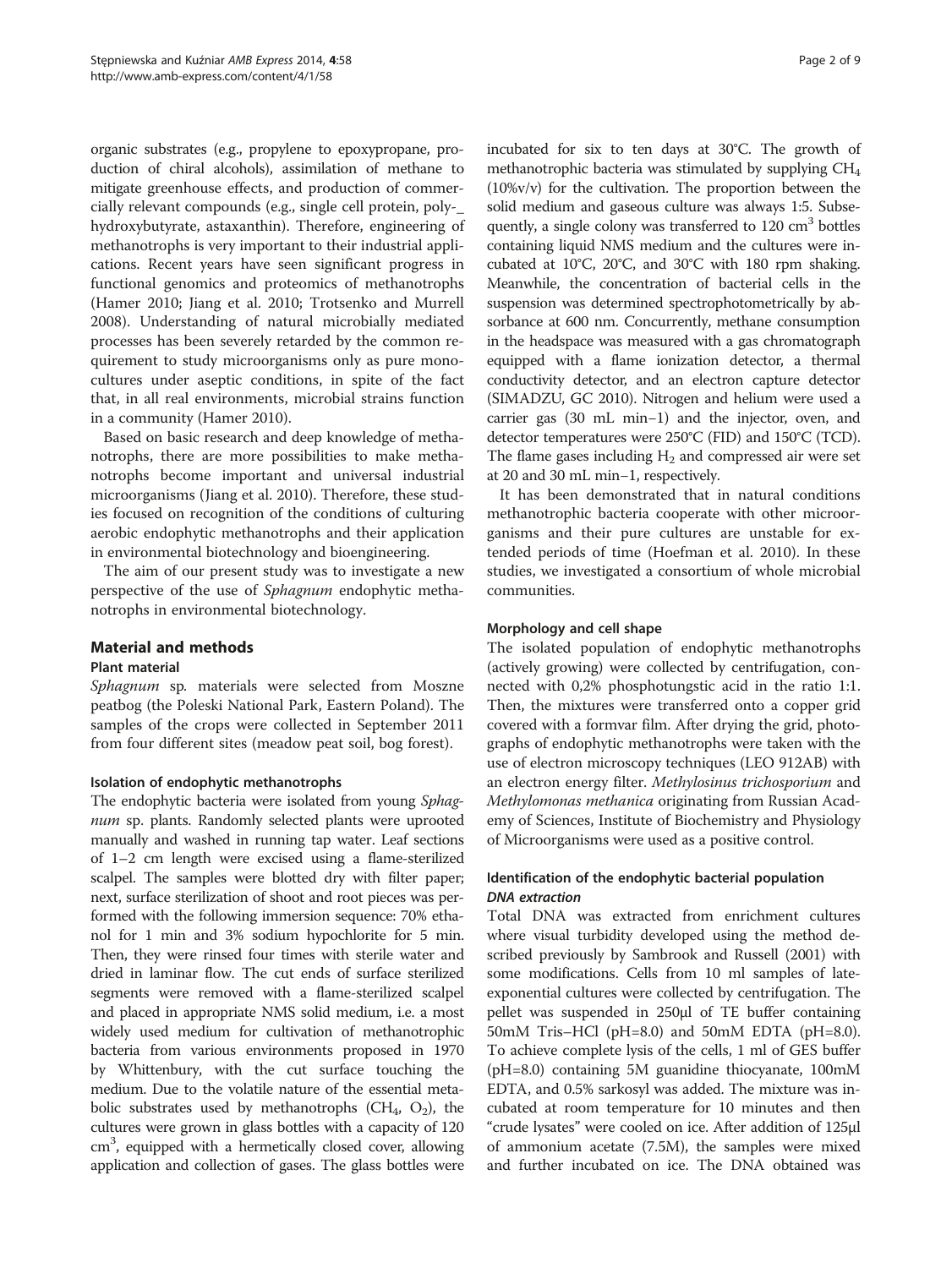purified with 250μl of a chloroform-isoamyl alcohol (24:1) mixture, precipitated with isopropanol, washed with cold ethanol, and dissolved in 50μl of sterile distilled water.

#### PCR amplification

Specific primers for functional genes and 16S rRNA of the methanotrophic bacteria synthesized at GENOMED, Warsaw (Poland), were used. Polymerase chain reactions (PCR) were run in a programmable thermal cycler (MJmini, Bio-Rad). The reaction mixture (50μl) consisted of 1xPCR MIX: PCR amplification buffer, 0.05 U/μl Taq DNA polymerase,  $0.4$ mM of each dNTP,  $4$ mM MgCl<sub>2</sub> (FERMENTAS), forward and reverse primers at 0.1mM and 3.5 μl of template DNA. The reaction conditions consisted of initial denaturation at 96°C for 4 minutes, 30 cycles of 94°C for 2 min, primer annealing at 56°C for type I and 55°C for type II each for 1 min, and elongation at 72°C for 1 min. Final elongation was performed at 72°C for 3 minutes. The amplification products were analyzed by electrophoresis in 1% agarose gel and stained with ethidium bromide.

The sequencing processes were performed on the purified product immediately after the PCR reaction in the Laboratory of DNA Sequencing and Oligonucleotide Synthesis (GENOMED, Warsaw, Poland). The sequences obtained were compared to the closest relatives in the GenBank database using the BLAST program.

All sequences have been deposited in GenBank under accession numbers: KJ657737 - KJ657745 and KJ623261, KJ 1713769.

#### FISH

#### Fixation procedure

Cells growing in the logarithmic phase were harvested by centrifugation and resuspended in 0.5ml of phosphatebuffered saline (PBS). The suspensions were then mixed with 1ml of 4% (w/v) freshly prepared paraformaldehyde solution and fixed for 1 h at room temperature. The fixed cells were collected by centrifugation (6000•g for 1min) and washed twice with PBS to ensure removal of paraformaldehyde. The resulting pellet was resuspended in 0.3 ml of 99.9% (v/v) ethanol and stored at 20°C until use. For use in FISH, probe Mγ84: AGCCCGCGACTGCTCACC (type I), Mγ705: CTAGACTTCCTTGTGGTC (type I), and Mα450: CTATTACTGCCATGGACCTA (type II) was labeled with indocarbocyanine dye (Eller et al. [2001\)](#page-7-0). The oligonucleotide probes were synthesized and labeled with fluorochromes (CY3, CY5) by MWG Biotech (Ebersberg, Germany).

Hybridization was done on 75% ethanol-rinsed and dried slides with eight wells for independent positioning of the samples. Approximately 4μl of the fixed cell suspension was spread on each well, air dried, and dehydrated by

successive passages through an ethanol series (50, 75, and 99.9% (v/v)) for 3 min each. A 50ml polypropylene Falcon tube containing a slip of filter paper soaked in hybridization buffer was used as a hybridization chamber, as described by Stahl and Amann [1991.](#page-7-0) Hybridization buffer (10μl) containing 1M Tris–HCl (pH=8), 5M NaCl, 10% sodium dodecyl sulfate (SDS), and 20% formamide was placed on each spot of the fixed cells and then 1μl of fluorescent probe solution was added. The chamber was incubated for 60 min at the hybridization temperature. Then, the slides were washed at the hybridization temperature for 15 min in washing buffer (1M Tris–HCl, 0.5M EDTA, and 5M NaCl) and rinsed twice with distilled water. The slides were air dried, stained with 4,6- diamidino-2-phenylindole (DAPI; 2 M) for 10 min in the dark, rinsed again with distilled water, and finally air dried.

#### **Microscopy**

The slides were analyzed by fluorescent microscope techniques (Nikon Eclipse 80i). The pictures were taken with a Digital Sight camera (Nikon) and processed using software program.

## Results

#### Culture growth

It appeared that the consortium of endophytic bacteria grew at the temperature of 20 and 30°C, but not at 10°C and 37°C (Figure [1](#page-3-0)). A steady loss of methane and oxygen was shown, as well as accumulation of carbon dioxide as a  $CH<sub>4</sub>$  oxidation product according to the equation:

CH<sub>4</sub> + 2O<sub>2</sub> 
$$
\underline{\text{MMO}}_2
$$
 CO<sub>2</sub>+ H<sub>2</sub>O + 780 kJ mol<sup>-1</sup>  
+ biomass

During the initial phase, adaptation of endophytes ranged from 5 to 8 days at 30°C and up to 12 days at 20°C, which can be due to cellular metabolism at lower temperature (Figure [2](#page-3-0)). Then, there was rapid growth of the endophytic population (logarithmic phase), which was reflected by an increase in optical density in the range from 0.3 to 2.0 at 30°C and from 0.25 to 1.4 at 20°C, depending on the methane concentration (1-20%). After the logarithmic phase, lack of carbon/energy sources was observed and an increase in the concentration of waste products to a harmful level for methanotrophic consortia (about day 13, Figure [2](#page-3-0)). This time was referred to as the stationary phase of the enrichment cultures.

#### Methanotrophic activity of the endophytic population

The  $CH_4$  consumption in the enrichment culture (at 20 and 30°C) from the four localizations of Sphagnum sp. showed a clear decrease in the  $CH<sub>4</sub>$  concentration tested in the headspace after 12–13 days of incubation (Figure [1](#page-3-0)).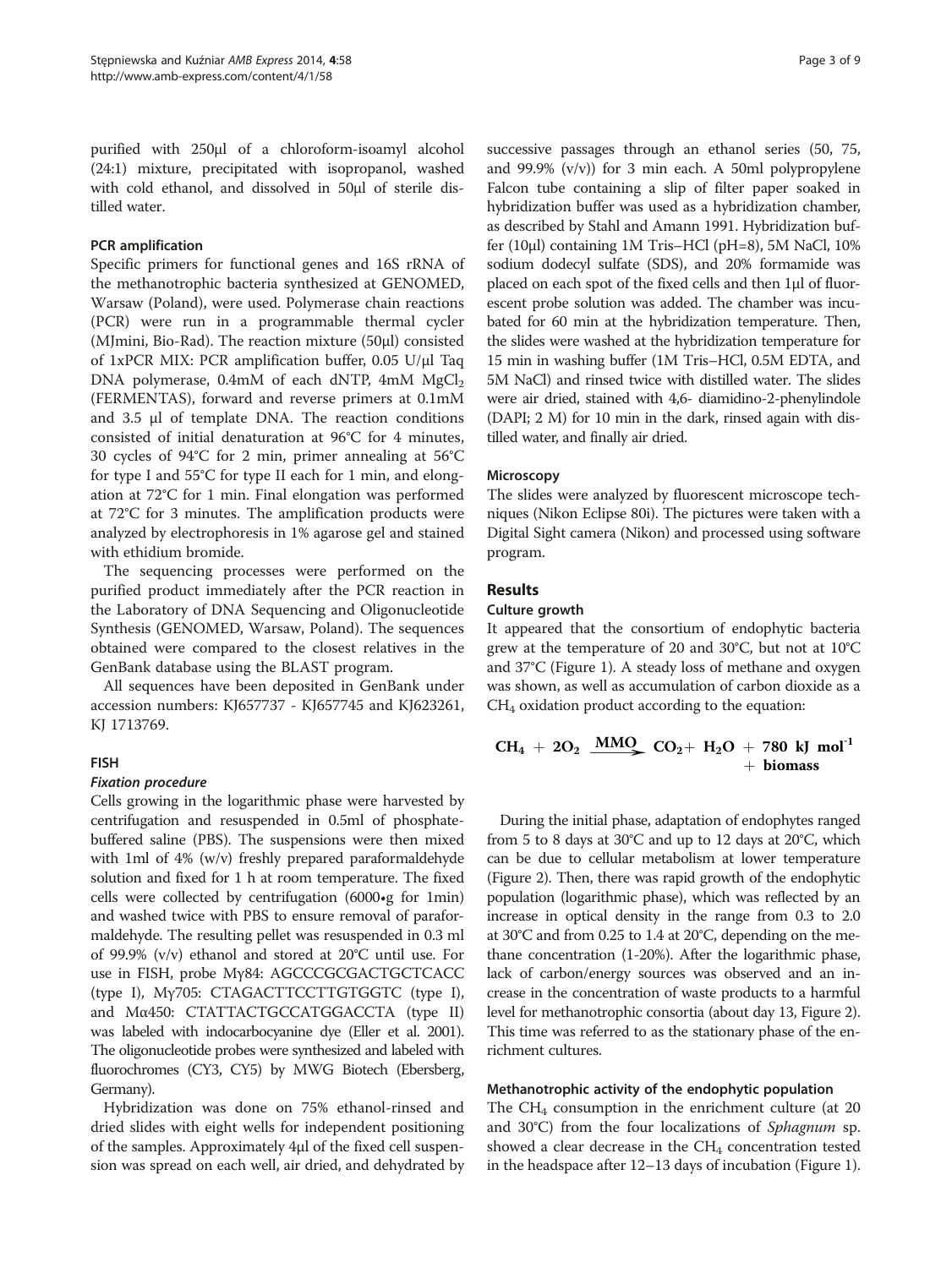Time [Day] the headspace. The highest  $CH_4$  consumption, below 20% of the initial CH4 concentration, was found in the isolated population from Sphagnum magellanicum (4,7 μMCH<sub>4</sub> per ml liquid culture per day, Figure [3](#page-4-0)) at 30°C. No significant correlation in methanotrophic activity between the 20 and 30°C temperatures (UMW, p=0.89) was observed and no statistically significant differences between the activity of methanotrophic bacteria from the different species of Sphagnum sp. (UMW, p=0.85) were confirmed. A linear relationship with a high correlation coefficient ( $R^2$ =0.99) between the methanotrophic activity of Sphagnum sp. en-

dophytes and the methane concentration (in the range of CH4 from 0 to 10%, Table [1\)](#page-4-0) was shown. The higher concentration of methane (over 10%) did not increase the methanotrophic activity of endophytes isolated from Sphagnum sp.. Furthermore, at a concentration of 20%  $CH<sub>4</sub>$  it was observed to be even slightly lower, as in the case of the S. magellanicum M2 endophytes. The results obtained suggest that at 10% of methane complete

saturation of the methane monooxygenase active center took place.

## Characterization of the endophytic isolates

Transmission electron microscopy (TEM) showed that the SM2 and SM4 populations consisted of single coccoid cells that showed a cell wall typical of Gramnegative bacteria. In addition, cells from all the tested endophyte populations had a rod shape. SM2 and SA3 isolates exhibited a motile character. TEM microscopy (negatively stained cells) indicated that the cells of all the tested populations had extracellular structures called nanopods with a length of ca. 480 nm (Figure [4](#page-5-0), Table [2\)](#page-5-0).

#### Fluorescence in situ hybridization

The endophytic consortia were characterized with the use of FISH (Fluorescence in situ Hybridization) analysis. The cultured population of endophytic microorganisms consisted of



<span id="page-3-0"></span>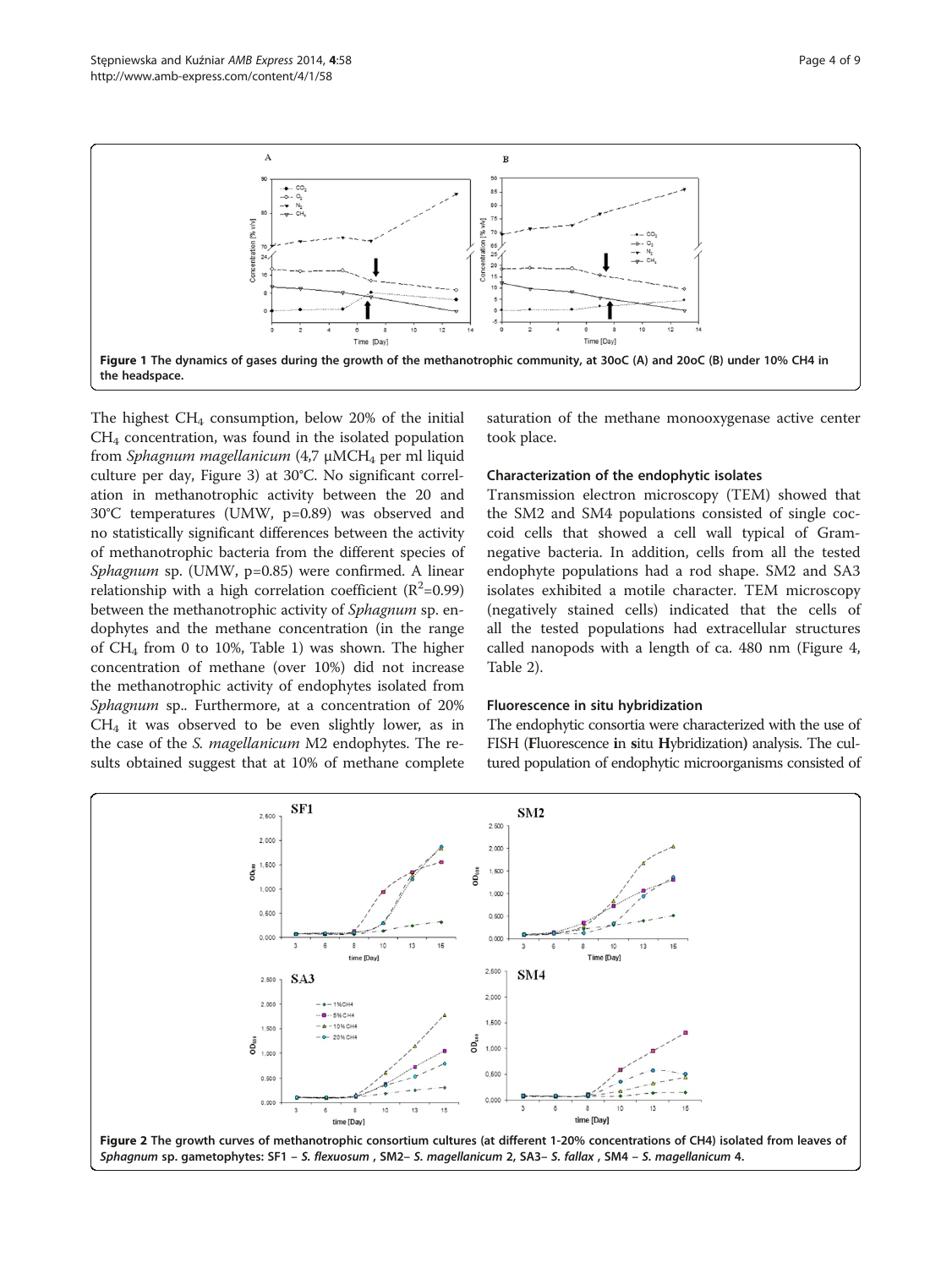<span id="page-4-0"></span>

type I, which were the dominant population (pink cells), and type II methanotrophs (green cells), as well as associated non-methanotrophic bacteria (dark blue cells, Figure [5](#page-6-0)).

#### Identification of the isolated endophytes

The methanotrophic communities isolated from Sphagnum mosses were investigated with use of general taxonomic markers like 16S rRNA, specific for type I and II methanotrophs. The 16S rRNA PCR products obtained (after purification, type I – 700 bp, type II – 530 bp) were sequenced using genomic DNA from Sphagnum mosses as a template. Then similarity of the tested sequences to nucleotide sequences from the GenBank database was assessed.

Table 1 Influence of the methane concentration (x) on the methanotrophic activity of endophytes (MA, y) determined at 20 $\degree$ C and 30 $\degree$ C (n = 8)

| Population      | AM ( $\mu$ MCH <sub>4</sub> ml <sup>-1</sup> liquid culture day <sup>-1</sup> ) | $R^2$              |      |               |
|-----------------|---------------------------------------------------------------------------------|--------------------|------|---------------|
|                 | $20^{\circ}$ C                                                                  | 30°C               | 20°C | 30° $\subset$ |
| SF <sub>1</sub> | y=0.3063x+0.1316                                                                | $y=0.3063x+0.1315$ | O 99 | 0.99          |
| SM <sub>2</sub> | y=0.337x+0.0147                                                                 | y=0.337x+0.0147    | O 99 | 0.99          |
| SA3             | y=0.3618x+0.0268                                                                | y=0.3618x+0.0268   | O 99 | O 99          |
| SM4             | y=0.3336x+0.0088                                                                | y=0.3336x+0.0089   | O 99 | O 99          |

The identification results revealed the presence of both type I and type II methanotrophs. Among cultivable methanotrophs type I, there were different strains of the genus Methylomonas, whereas methanotrophs type II were represented by cultured strains belonging to the genera Methylocystis and Methylosinus. Molecular identification with the use of BLAST revealed high similarity of the methanotrophs cultured on the NMS medium to the genus Methylocystis (GenBank:. KJ623261, KJ657737, KJ657742) in the population isolated from Sphagnum flexuosum (99%), Methylomonas (GenBank: KJ657738, KJ657739, KJ657740, KJ657743) Methylocystis (GenBank: KJ 1713769) in the community isolated from S. *magellanicum* (94-100%), and to the genera Methylocystis, and Methylosinus (GenBank: KJ657744, KJ657745) in the population isolated from S. fallax (96-98%, Table [3](#page-6-0)).

# **Discussion**

Enriched cultures of microorganisms are an essential step in the production of inoculum of different organisms for biotechnology and bioengineering. In our studies, we showed an ability of the endophytic bacterial community to be cultured only at 20 and 30°C (Figure [1](#page-3-0), 3). Most of methanotrophs hitherto isolated were classified as mesophilic (Hanson and Hanson [1996\)](#page-7-0). There were registered isolates belonging to the psychrophile group, whose optimum growth was reported at 3.5-10°C and a slight growth at 20°C (Omel'chenko et al. Omel'chenko et al. [1993](#page-7-0); Trotsenko and Khmelenina [2005\)](#page-8-0). Methanotrophic microorganisms belonging to the thermophilic/thermostable group, whose optimum growth was determined in the range of 40 - 65°C, have been identified (Trotsenko et al. [2009\)](#page-8-0). It is worth noting that the psychrophilic methanotrophs do not occur in the temperate climate zone, subtropical and tropical zones.

The use of the enrichment culture of endophytes allowed determination of the length of the adaptation phase (Figure [2](#page-3-0)) and the rate of growth at different concentrations of methane, which may be a forecast in the use of these cultures for biotechnology and significantly reduce the time to adapt in successive cycles of life. Analysis of methanotrophic activity showed that optimal oxidation of methane was found below 10% v/v of the initial methane concentration and at 30°C. Next, the culture was run at higher availability of methane from 3.167 to 3.678  $\mu$ M CH<sub>4</sub> per ml liquid culture and per day (Figure 3). If we apply the culture to pilot-scale bioreactors (200  $dm^3$ ), we need to provide only from 0.633 mM to 0.736 mM CH4 per day for methanotrophic endophytes isolated from different species of Sphagnum sp. As a result, we believe that the culture of methanotrophic endophytes will be promising for environmental biotechnology. Besides, methane, which is the sole source of carbon and energy for these bacteria, is often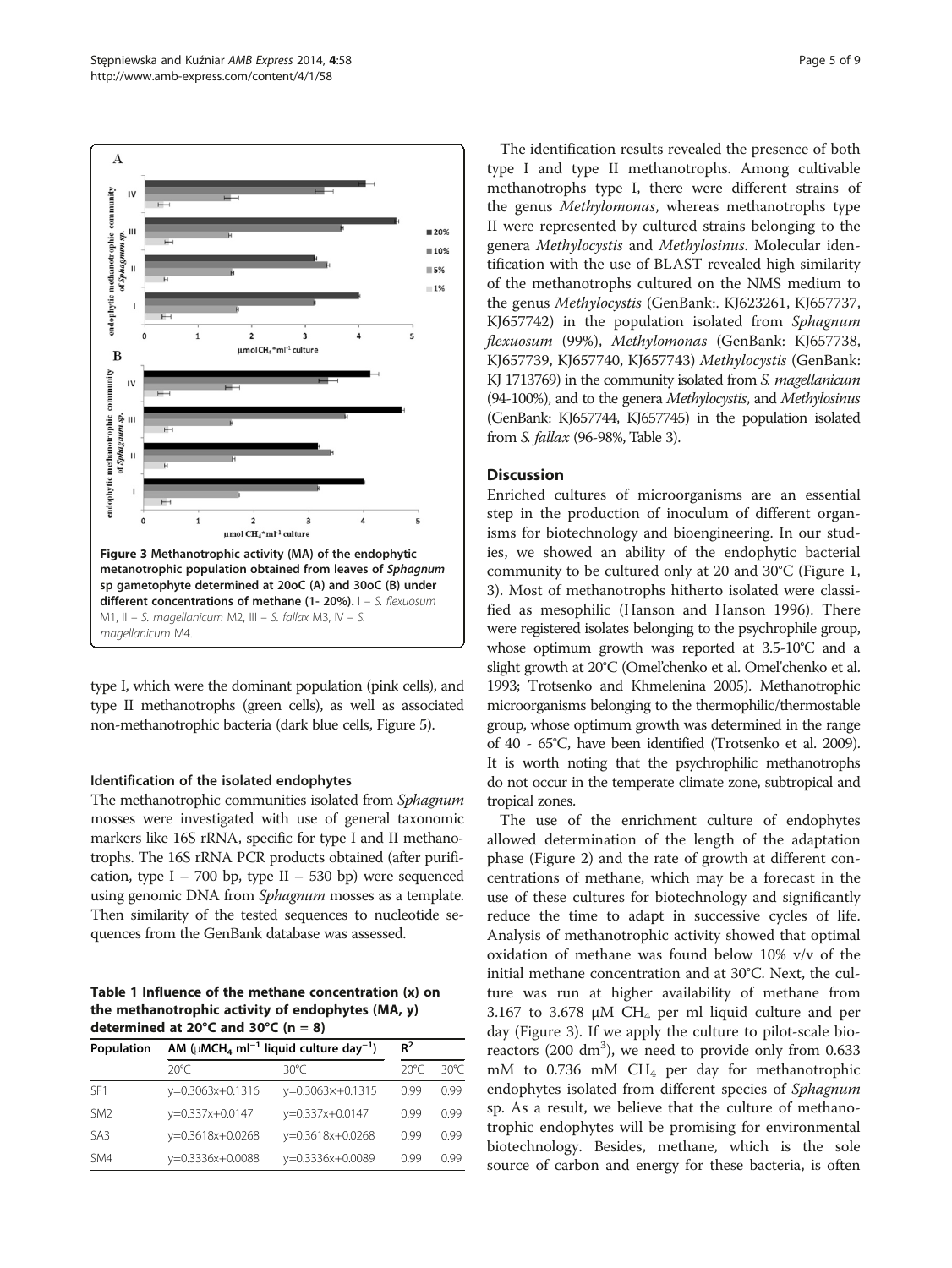<span id="page-5-0"></span>

released as a waste product into the atmosphere; for instance, the use of methane recovered as a biogas from waste deposits for energy purposes could become unprofitable.

The composition of the bacterial community possible to culture at  $30^{\circ}$ C and  $10\%$  of CH<sub>4</sub> was identified (Table [3\)](#page-6-0). The results show that the SF1 belongs to the genus Methylocystis and SM2 and SA3 to Methylomonas. The most diverse community is SA3, which consists

Table 2 Microscopic characterization of the methanotroph community isolated from different Sphagnum species

| Name<br>of<br>isolates | Length/<br>Width<br>[µm] | Cell shape    |        | Nanopods | Flagella |
|------------------------|--------------------------|---------------|--------|----------|----------|
|                        |                          | Cocco-bacilli | Rods   |          |          |
| SF <sub>1</sub>        | 1,89×0,32                |               | $+$    | $+$      | -        |
| SM <sub>2</sub>        | 1,99×0,52                | $^{+}$        | $^{+}$ | $^{+}$   | $^{+}$   |
|                        | $\phi = 0.94$            |               |        |          |          |
| SFA3                   | 1,89×1,01                |               | $^{+}$ | $^{+}$   | $^{+}$   |
|                        | 2,72×0,84                |               |        |          |          |
|                        | 1,65×0,76                |               |        |          |          |
| SM4                    | 3,69×2,22                | $^{+}$        | $^{+}$ | $^{+}$   |          |
|                        | 3,47×0,65                |               |        |          |          |
|                        | $\phi = 1,09$            |               |        |          |          |

of cultured strains belonging to the genera: Methylosinus, Methylocystis, and Methylomonas. (Steenbergh et al. [2010](#page-7-0)) suggested different life strategies for these two groups of methanotrophic bacteria type I and II. In their view, type I methanotrophs have lower initial cell numbers in combination with the fast growth rate, which is in agreement with an R-type life strategy, investing in reproduction (Steenbergh et al. [2010](#page-7-0)) instantaneous upon the presence of favorable conditions. In contrast, type II methanotrophs have higher initial cell numbers and slower growth. This situation is referred to as a K-type life strategy, connected with investing in survival and longevity (Andrews and Harris [1986](#page-7-0); Golovlev [2001;](#page-7-0) Noll et al. [2005](#page-7-0)). The communities isolated from Sphagnum sp. represent both the R and K strategy of life. Thus, they can be used in different environmental conditions, especially SA3, which comprises a mixture of type I and II methanotrophs.

An important element of this work was the culture of the methanotrophic communities isolated from Sphagnum sp. plants and recognition of their properties, because essentially, a consortium achieves the same role as does a genetically manipulated (or engineered) strain, but with superior stability. Genetically engineered strains are invariably both physiologically unbalanced and fastidious. (Hamer [2010\)](#page-7-0). As a matter of fact, methanotrophs are not able to exist in the form of pure cultures, because these are their unnatural conditions of life. For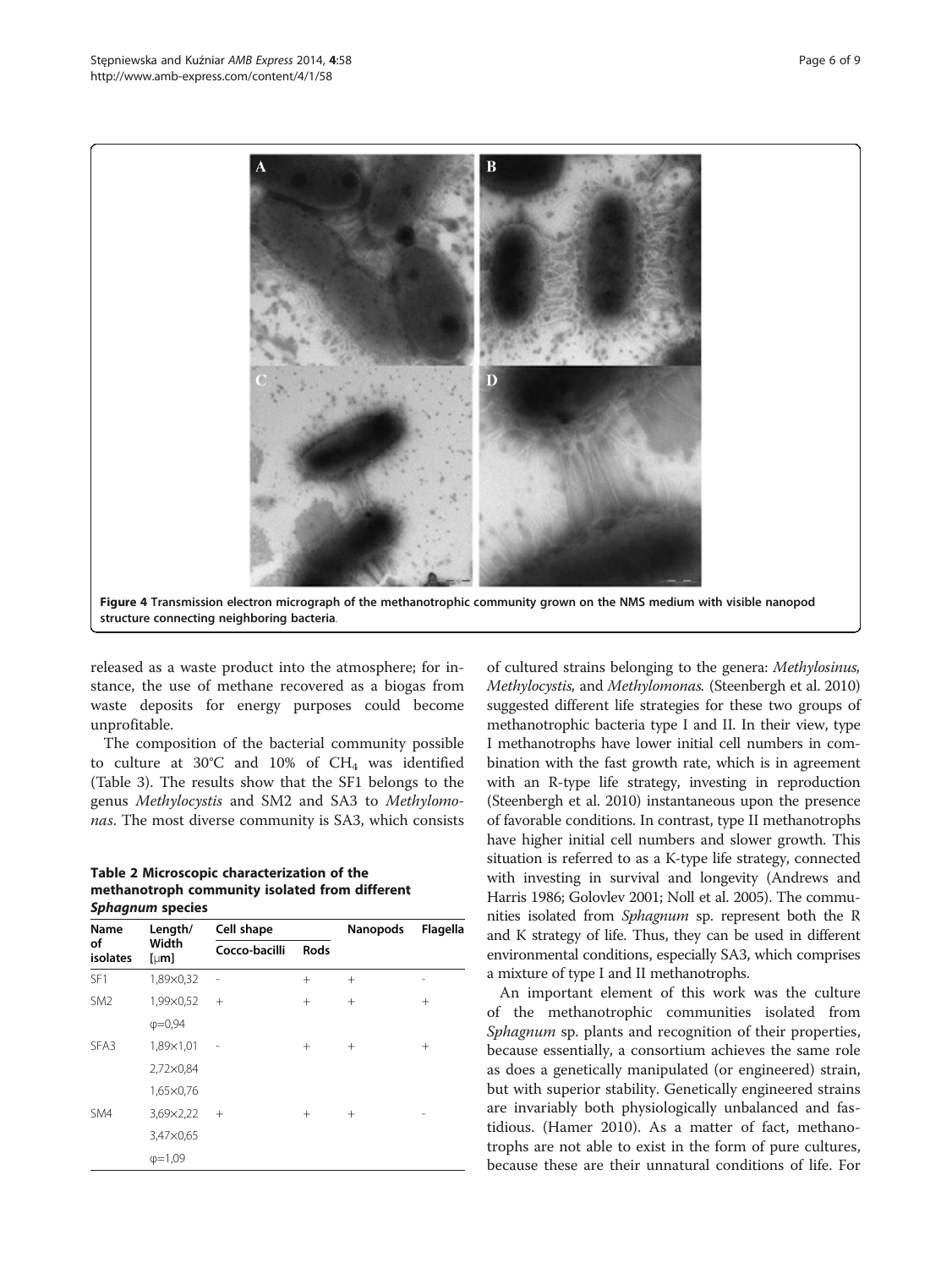<span id="page-6-0"></span>

growth, methanotrophs require associated microorganisms necessary for their normal functioning (Hoefman et al. [2010\)](#page-7-0). This hypothesis was confirmed by FISH analysis of the cultured methanotrophic endophytes (Figure 5). Very numerous associated non-methanotrophic bacteria (dark blue cells) were observed, which probable support the growth of methanotrophic bacteria in the tested conditions (Eller et al. [2001](#page-7-0)). In the literature, more effective neutralization of harmful factors was confirmed, when strains formed a mutualistic type of correlations in biofilm or aggregates (Tay et al. [2004\)](#page-8-0). The use of a consortium of micro-organisms, which exhibit different genomic and phenotypic diversity and the ability to aggregate, shall ensure much more efficient purification of the environment for several reasons: 1) bacterial cells are more resistant to toxic factors, 2) physiological diversity of microorganisms leads to increased degradation of contaminants in a single

bioreactor and 3) separating of aggregated cells from a mixture is easy to perform (Tay et al. [2004\)](#page-8-0).

Negative contrast imaging of the cultured endophyte community by transmission microscopy showed the existence of structures facilitating communication between cells. These crystalline-like structures have been described as connecting lines referred to as nanopods (Shetty et al. [2011,](#page-7-0) Figure [4](#page-5-0)). So far, these organelles, which are used to transport the virulence factors over long distances, have been described only for pathogens such as Pseudomonas aeruginosa and Legionella pneumophila (Bomberger et al. [2009;](#page-7-0) Ellis and Kuehn [2010](#page-7-0)). The structure of nanopods of non-pathogenic bacteria has been identified for CS1 Delftia sp. 4 isolated from Wisconsin soil contaminated with polycyclic hydrocarbons (Shetty et al. [2011\)](#page-7-0). Nanopods have a crystalline-like outer surface and exhibit inner structures with varied (from spherical to spiral) morphology.

Table 3 Identification of cultured endophytic methanotrophs isolated from different Sphagnum species based on molecular genetic analysis

| Isolate         | <b>Identity</b>                           | <b>Plant species</b> | Max score | Max iden | <b>Accession number (GenBank)</b> |
|-----------------|-------------------------------------------|----------------------|-----------|----------|-----------------------------------|
| SF <sub>1</sub> | Methylocystis. echinoides<br>S. flexuosum |                      | 850       | 99%      | AJ4558502.1                       |
|                 | Methylocystis sp. DWT                     |                      | 850       | 99%      | AJ868423.1                        |
|                 | Methylomonas sp. LC1                      |                      | 588       | 85%      | DO119049.1                        |
| SM <sub>2</sub> | Methylomonas sp. R-45373                  | S. magellanicum 2    | 1153      | 100%     | FR798959.1                        |
|                 | Methylocystis sp. B3                      |                      | 863       | 99%      | DO119049.1                        |
|                 | Methylomonas sp. LW15                     |                      | 1144      | 99%      | AF150794.1                        |
| SA <sub>3</sub> | Methylocystis echinoides                  | S. fallax            | 787       | 96%      | AJ458502                          |
|                 | Methylosinus sp. B3R                      |                      | 603       | 98%      | AB636301                          |
| SM4             | Methylomonas sp. R-45372                  | S. magellanicum 4    | 941       | 94%      | FR798959.1                        |
|                 | Methylomonas sp. LC 1                     |                      | 1079      | 99%      | DO119049.1                        |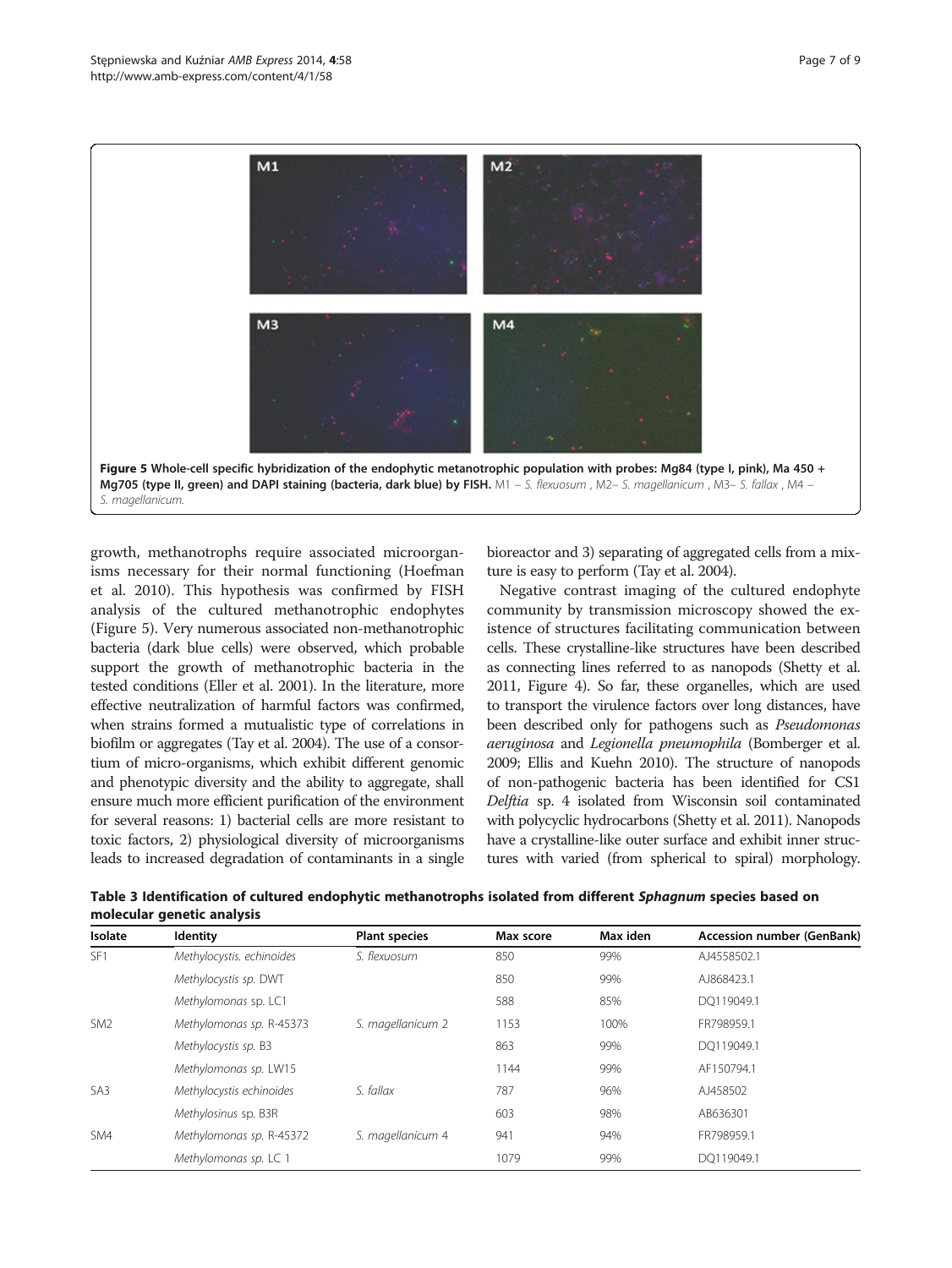<span id="page-7-0"></span>Furthermore, using the three-dimensional electron cryotomography technique, (Shetty et al. 2011) demonstrated that nanopods have tubular architecture, unlike the linear, filamentous construction characteristic of flagella or pili. Nanopods of Delftia sp. 4 projecting from cell surfaces were abundant and often spanned the space between neighboring bacteria, as for the cell surfaces of the methanotrophic endophytes (Figure [3\)](#page-4-0). (Shetty et al. 2011) suggested that formation of nanopods and the S-layer by bacterial cells are partially dependent on each other. The presence of the S-layer has been confirmed in many species of methanotrophic, for example halotolerant or thermotolerant, as well as non-halophilic strains (Khmelenina et al. 1999; Khmelenina et al. 2010). Our studies also indicate that methanotrophic endophytes have the S-layer, which, in contrast to carbohydrates, was observed in the presence of ruthenium red (Khmelenina et al. 1999).

There are data indicating that bacteria able to produce nanopods have diverse lifestyles, for instance Delftia sp. Cs1-4, D. acidovorans SPH1, and A. delafieldii, which are free-living soil bacteria. In contrast, A. avenae subsp. avenae ATCC 19860, A. avenae subsp. Citrulli, and V. eiseniae are biotrophs and they live associated with eukaryotic organisms. Nanopods are produced by plant pathogens and earthworm symbionts (V. eiseniae EF01-2), which inhabit environments of decomposing organic material (Pinel et al. 2008). The existence of these structures in methanotrophic endophytes is probable. Notably, considering the lifestyles of these microorganisms as well as the ecological niche (high decomposition of organic matter) from which they were isolated, it will be interesting to determine how, or if, bacteria tailor nanopods for unique functions in methanotrophs and recognize their structure.

In summary, contemporary physical/chemical treatment methods for decreasing the  $CH<sub>4</sub>$  concentration such as activated carbon adsorption or incineration are either inefficient or costly at the low concentrations typically found in emissions from waste treatment and animal farming (López et al. 2013). Therefore, properly tailored bioengineering can become a low-cost and environmentally friendly alternative to the physical/chemical methods for the abatement of  $CH<sub>4</sub>$  (López et al. 2013). We have described a unique methanotrophic community, which can be a good example for future microbial biotechnology, which has not been quite recognized until recently as far as natural environmental processes were concerned. The proposal presented can indicate the scope of ideas and concepts in processoriented environmental biotechnology.

#### Competing interests

The authors declare that they have no competing interests.

#### Authors' contributions

ZS have made substantial contributions to conception and design, or acquisition of data, or analysis and interpretation of data. AK carried out the molecular genetic studies, participated in the sequence alignment, drafted

the manuscript, in the design of the study and performed the statistical analysis. Both authors read and approved the final manuscript.

#### Acknowledgements

This work was supported by the National Science Centre grant in Poland (No 2011/01/N/NZ9/06811and N 305 29 94 40).

#### Received: 15 April 2014 Accepted: 24 June 2014 Published online: 02 August 2014

#### References

- Andrews JH, Harris RF (1986) R-selection and K-selection and microbial ecology. Adv Microb Ecol 9:99–147
- Bomberger JM, MacEachran DP, Coutermarsh BA, Ye SY, O'Toole GA, Stanton BA (2009) Long-distance delivery of bacterial virulence factors by Pseudomonas aeruginosa outer membrane vesicles. PLoS Pathog 5(4):e1000382. doi: 10.1371/journal.ppat.1000382
- Eller G, Stubner S, Frenzel P (2001) Group-specific 16S rRNA targeted probes for the detection of type I and type II methanotrophs by fluorescence in situ hybridisation. FEMS Microbiol Lett. 198(2):91–7
- Ellis TN, Kuehn MJ (2010) Virulence and immunomodulatory roles of bacterial outer membrane vesicles. Microbiol Mol Biol R 74:81–94. doi:[10.1128/](http://dx.doi.org/10.1128/MMBR.00031-09) [MMBR.00031-09](http://dx.doi.org/10.1128/MMBR.00031-09)
- Golovlev EL (2001) Ecological strategy of bacteria: specific nature of the problem. Microbiology 70:379–383
- Hamer G (2010) Methanotrophy: from the environment to industry and back. Chem. Eng. J. 160:391–397. doi[:10.1016/j.cej.2010.04.008](http://dx.doi.org/10.1016/j.cej.2010.04.008)
- Hanson RS, Hanson TE (1996) Methanotrophic bacteria. Microbiol Rev 60:439–471
- Hoefman S, Boon N, de Vos P, Heylen K (2010) Portecting the fragile: Presevation of methanotrophic bacteria. Cryobiology 61:362–408. doi: 10.1016/j. cryobiol.2010.10.023. 0 0
- Jiang H, Chen Y, Jiang P, Zhang C, Smith TJ, Murrell JC, Xing XH (2010) Methanotrophs: multifunctional bacteria with promising applications in environmental bioengineering. Biochem. Eng. J. 49:277–288. doi:[10.1016/j.](http://dx.doi.org/10.1016/j.bej.2010.01.003) [bej.2010.01.003](http://dx.doi.org/10.1016/j.bej.2010.01.003)
- Khmelenina VN, Shchukin VN, Reshetnikov AS, Mustakhimov II, Suzina NE, Eshinimaev BT, Trotsenko YA (2010) Structural and functional features of methanotrophs from hypersaline and alkaline lakes. Microbiology (Moscow) 79:472–482. doi: 10.1134/S0026261710040090
- Khmelenina VN, Kalyuzhnaya MG, Sakharovsky VG, Suzina NE, Trotsenko YA, Gottschalk G (1999) Osmoadaptation in halophilic and alkaliphilic methanotrophs. Arch Microbiol 172:321–329
- López JC, Quijano G, Souza TSO, Estrada JM, Lebrero R, Muñoz R (2013) Biotechnologies for greenhouse gases (CH4, N2O, and CO2) abatement: state of the art and challenges. Appl Microbiol Biotechnol 97:2277–2303. doi[:10.1007/s00253-013-4734-z](http://dx.doi.org/10.1007/s00253-013-4734-z)
- Minamisawa K (2006) A milestone for endophyte biotechnology. Nat Biotechnol 24:1357–358. doi:[10.1038/nbt1106-1357](http://dx.doi.org/10.1038/nbt1106-1357)
- Noll M, Matthies D, Frenzel P, Derakshani M, Liesack W (2005) Succession of bacterial community structure and diversity in a paddy soil oxygen gradient. Environ. Microbiol. 7(3):382–395. doi:[10.1111/j.1462-2920.2005.00700.x](http://dx.doi.org/10.1111/j.1462-2920.2005.00700.x)
- Omel'chenko MV, Vasiljeva LV, Zawarzin GA (1993) Psychrophilic methanotroph from Tundra soil. Curr Microbiol 27:255–259
- Pinel N, Davidson SK, Stahl DA (2008) Verminephrobacter eiseniae gen. nov., sp nov., a nephridial symbiont of the earthworm Eisenia foetida (Savigny). Int J Syst Evol Micr 58:2147–2157. doi:[10.1099/ijs.0.65174-0](http://dx.doi.org/10.1099/ijs.0.65174-0)
- Sambrook J, Russell DW (2001) Molecular Cloning: A Laboratory Manual, 3. Cold Spring Harbor Laboratory Press, New York
- Santl-Temkiv T, Finster K, Hansen BM, Pasic L, Karlson UG (2013) Viable methanotrophic bacteria enriched from air and rain can oxidize methane at cloud-like conditions. Aerobiologia 29:373–384. doi: 10.1007/s10453-013- 9287-1
- Shetty A, Chen S, Tocheva EI, Jensen GJ, Hickey WJ (2011) Nanopods: a new bacterial structure and mechanism for deployment of outer membrane vesicles. PLoS ONE 6(6):1–7. Doi: 10.1371/journal.pone.0020725
- Stahl DA, Amann R (1991) Development and Application of Nucleic Acid Probes. In: Stackebrandt E, Goodfellow M (ed) Nucleic Acid Techniques in Bacterial Systematics. Wiley and Sons, New York, p 248
- Steenbergh AK, Meima MM, Kamst M, Bodelier PLE (2010) Biphasic kinetics of a methanotrophic community is a combination of growth and increased